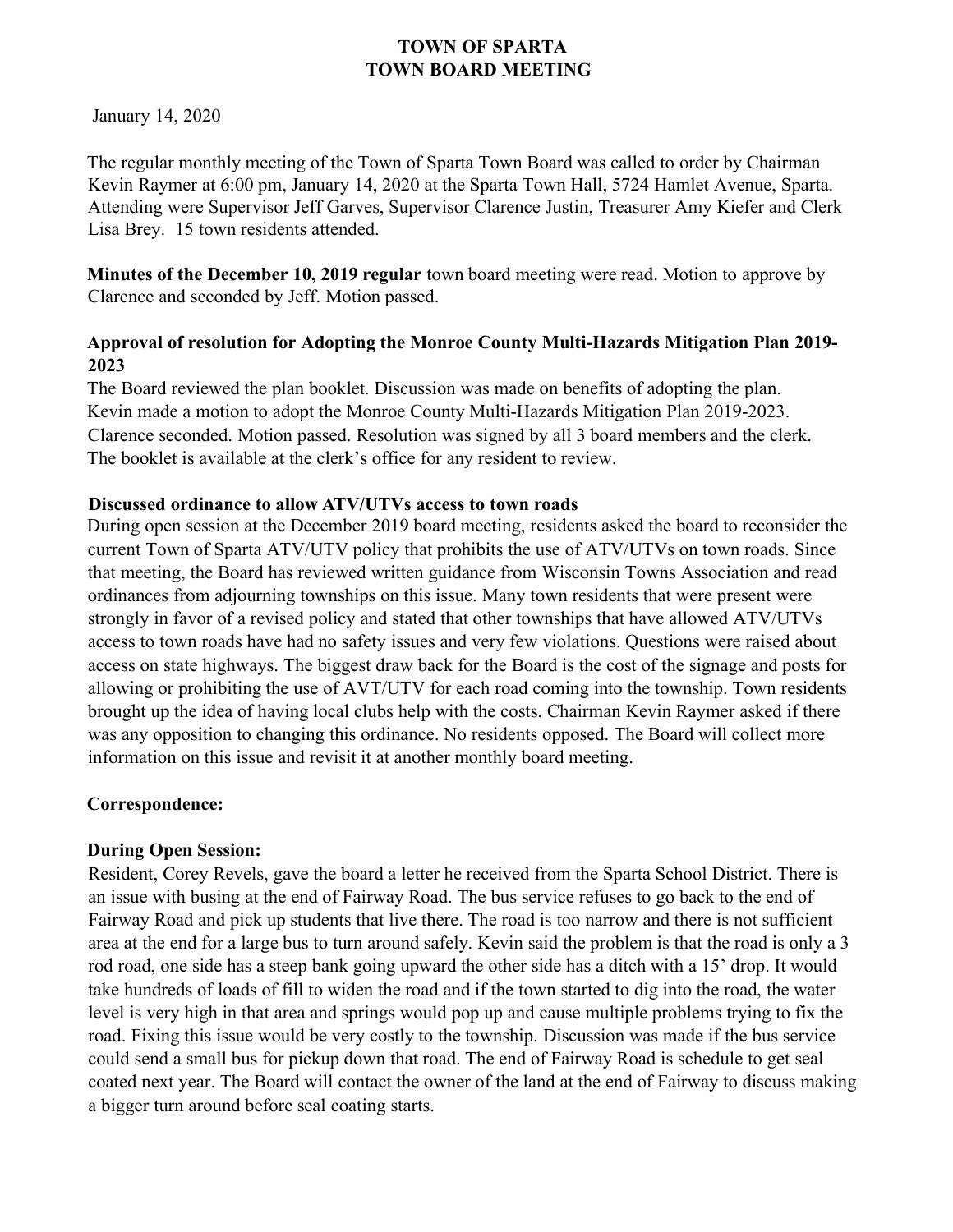Bill June is still concerned about his drainage problem on Iband Ave. He has discussed this issue with the Board at the June, August and October 2019 meetings. Kevin will talk to someone to see there would be any cost sharing to create a water diversion system in that area.

The February monthly board meeting will be a week early. The meeting will be February 4, 2020 at 6:00 pm.

Employee evaluations will be Saturday January 25, 2020 starting at 12:00 pm.

### **Treasurer's report was reviewed.**

### **Bills were examined.**

Bills were reviewed and approved. Kevin moved to submit bills for payment, with exception of the US Cellular bill. Seconded by Clarence. Motion passed.

Motion made by Kevin and seconded by Jeff to adjourn at 7:15 PM. Motion passed.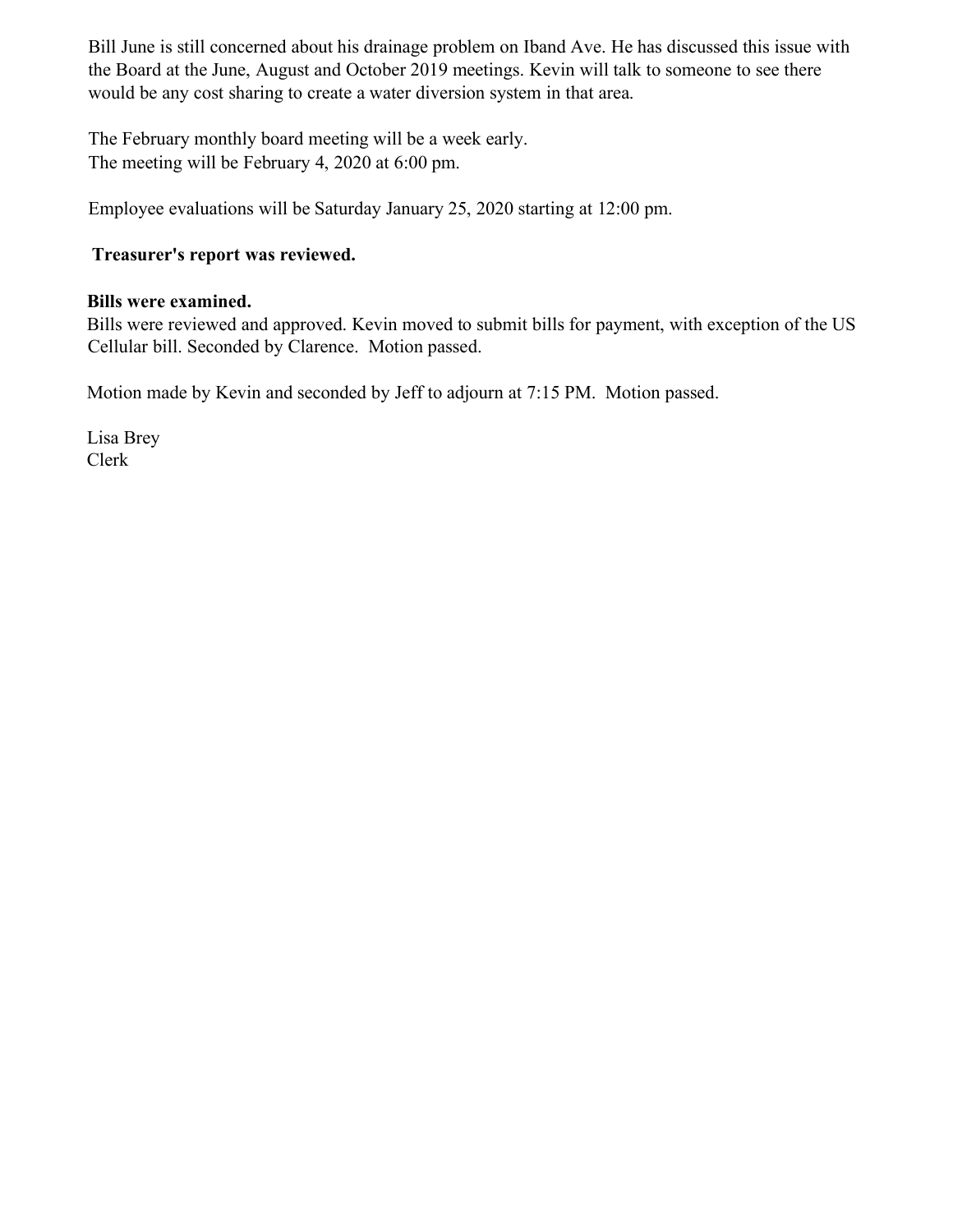February 4, 2020

The regular monthly meeting of the Town of Sparta Town Board was called to order by Chairman Kevin Raymer at 6:00 pm, February 4, 2020 at the Sparta Town Hall, 5724 Hamlet Avenue, Sparta. Attending were Supervisor Jeff Garves, Supervisor Clarence Justin, Treasurer Amy Kiefer and Clerk Lisa Brey. 14 town residents attended.

**Minutes of the January 14, 2020 regular** town board meeting were read. Motion to approve by Clarence and seconded by Jeff. Motion passed.

#### **Appoint member to Planning Commission:**

Planning Commission members, Gene Treu and Elizabeth Gleiss terms expire March 2020. Both members are willing to serve another term. Kevin made a motion to reappoint Gene and Betsy to the Planning Commission. Clarence seconded the appointment. Motion carried.

### **Conditional Use Permit for Urias and Susie Borntreger for a Bent and Dent Grocery at 5135 Iberia Ave:**

The Borntregers met with the Planning Commission on February 3, 2020. They are requesting a Conditional Use Permit for a Bent and Dent Grocery at 5135 Iberia Ave. This will be a transfer of ownership of the Bent and Dent Grocery on 17909 Icarus Road. The grocery will be operating out of a new building, to be built this Spring, on the Borntreger farm. The Planning Commission recommended approval. Traffic and driveways were discussed. Kevin made a motion to approve the Conditional Use Permit with the condition that the Borntregers put a new driveway in for the store and that the CUP be put in both Susie and Urias' names. Clarence seconded. CUP was approved

### **Correspondence:**

The Board discussed a letter the town had received from the Sparta Area School District regarding a handout the Township had available the first day of tax collection. The handout had misinformation on it about the school's share of the taxes. The handout was corrected after December 28, 2019. A correction will be put on the Town website and correction letters will be sent to anyone who paid taxes on December 28, 2019.

### **During Open Session:**

Roxie Anderson, Monroe County Land Use Planner, presented information about the DNR Municipal Flood Control Grant program. The County hopes to apply for and administer grant funding on behalf of the Town of Sparta. They would like the town to authorized the submittal of a grant application. There would be no cost to the town. A resolution and a memorandum of understanding would need to be entered into. This will be put on the March agenda for discussion and/or approval.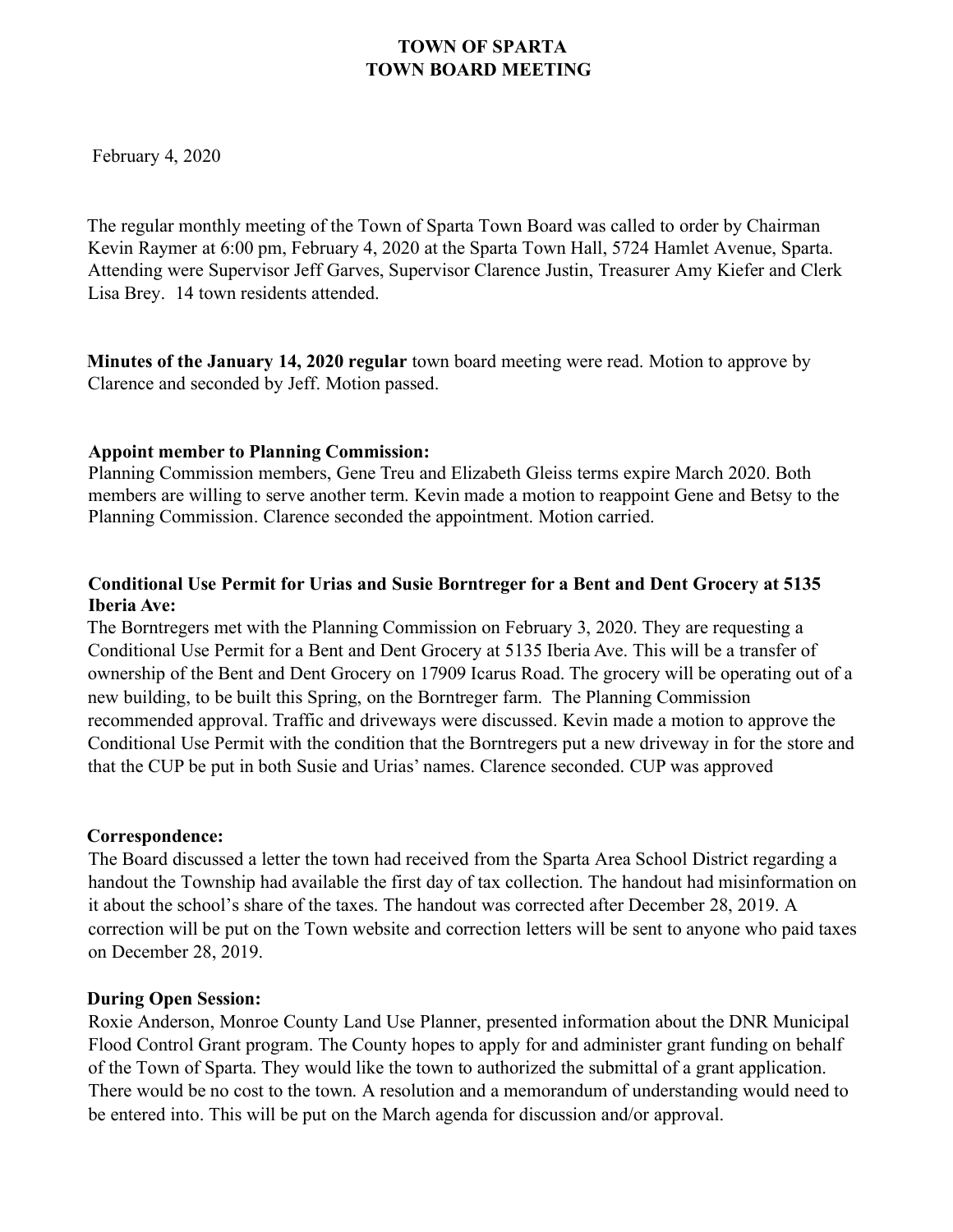### **During Open Session: (cont)**

Thomas Feldkamp said he had received a letter from Zoning that he has too many vehicles stored on his property. They need to be licensed or he needs to get a Conditional Use Permit for a salvage yard. Mr Feldkamp questioned the cost and requirments to get a salvage yard. The Board suggested talking to Alison at zoning to get specifics on salvage yard requirements for the county.

ATV/UTVs possible ordinance allowing access to town roads was discussed. The boards biggest issue with this is the cost of the signage. This will be put on the agenda for March.

Resident, Andrew Kaftan was present and brought up discussion of ownership of the land for the sidewalk issue for the school on W. Division Street. There maybe a possible flaw in the annexation map. The Board decided to table this issue and bring it up at a properly published meeting for review.

#### **Treasurer's report was not available due to the meeting being so early in the month.**

#### **Bills were examined.**

Bills were reviewed and approved. Kevin moved to submit bills for payment, with exception of the BCPL loan for road construction. Seconded by Jeff. Motion passed.

Motion made by Kevin and seconded by Clarence to adjourn at 7:30 PM. Motion passed.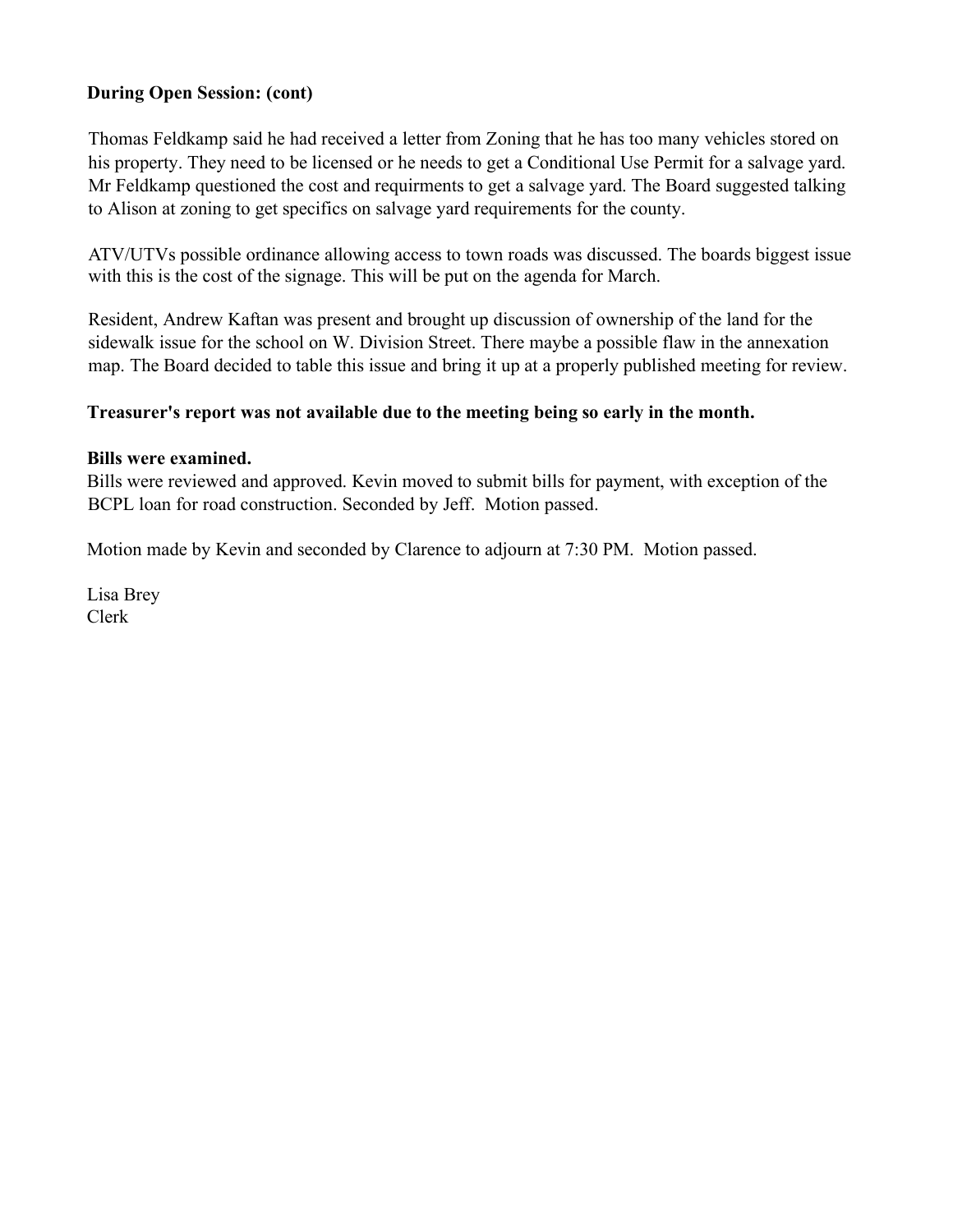#### March 10, 2020

The regular monthly meeting of the Town of Sparta Town Board was called to order by Chairman Kevin Raymer at 6:00 pm, March 10, 2020 at the Sparta Town Hall, 5724 Hamlet Avenue, Sparta. Attending were Supervisor Jeff Garves, Supervisor Clarence Justin, Treasurer Amy Kiefer and Clerk Lisa Brey. 13 town residents attended.

Chairman Kevin Raymer made a motion to go into closed session to discuss personnel issues.

At 6:35 p.m. chairman Kevin Raymer made a motion to go back into open session.

**Minutes of the February 4, 2020 regular** town board meeting were read. Motion to approve by Clarence and seconded by Jeff. Motion passed.

### **Resolution for DNR Municipal Flood Grant:**

The County hopes to apply for and administer grant funding on behalf of the Town of Sparta. They would like the town to authorized the submittal of a grant application. There would be no cost to the town. The Board voted 3 in favor of adopting the resolution. All 3 board members signed the resolution.

### **Ordinance 7.11 Off-Highway Vehicle Regulation – allowing ATV/UTV road use:**

The board reviewed a draft amended ordinance that would allow ATV/UTVs road access in the township. County supervisor, Cedric Schnitzler, was present and said the County will start discussing the issue of opening all county roads to UTV/ATVs at the March 20, 2020 meeting. The Town Board members will attend this meeting. The township will still have to have a resolution to open the township roads. The biggest factor is still the cost of signs. An ATV club may have signs they would donate. The issue will be tabled for now until the signage cost can be resolved.

#### **Land Division for Dan Elliott at 5111 Hamilton Ave:**

Dan Elliott requests approval for a land division on Hamilton Ave. The CSM would divide 2.32 acres off from a 20.02 acre lot. Mr. Elliott met with the Planning Commission on March 3, 2020 and the PC recommends approval of the land division, with the condition that the Elliott's find out if his driveway is grandfathered in for the proper easement. Mr. Elliott was present at this meeting and said the surveyor is currently working on adding an easement. Kevin made a motion to approve the land division, with the condition that there is an easement added, making the driveway at least 66' in width. The motion was seconded by Jeff. Motion carried

### **Correspondence:**

Reviewed a letter from Monroe County Planning & Zoning Depart on potential changes to Ch 47 of the County Zoning Code and the meeting for a CUP for Urias Borntreger. Clarence will attend the meeting on March 16, 2020 to represent Town of Sparta.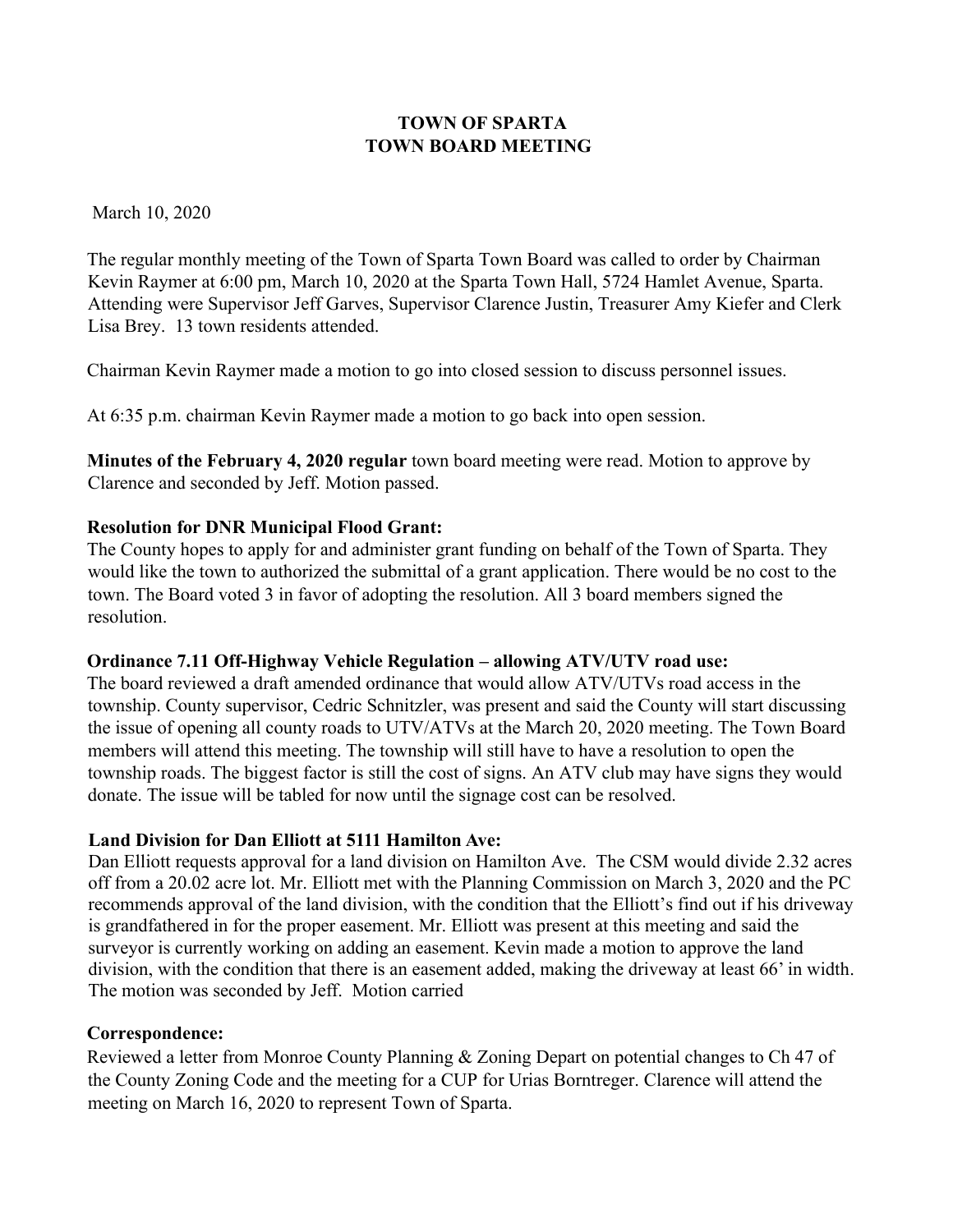#### **During Open Session:**

Resident, Joela Flaten, voiced concern about the culvert on Gavel Ave. Water is eroding the rock and soil around the culvert and under the road. She provided pictures and suggested the township put in rip-rap around the culvert. The chairman will review the area with the town patrolman.

Bill June brought up the article in the paper about the city proposal for the water flowage for Icecap. The board will try to address the issue.

Town of Sparta Annual Meeting will be Tuesday, April 21, 2020 @ 6:00 p.m.

Town Board will do a Road Tour on April 2, 2020.

#### **Treasurer's report was reviewed and discussed.**

#### **Bills were examined.**

Bills were reviewed and approved. Clarence moved to submit bills for payment. Seconded by Jeff. Motion passed.

Motion made by Kevin and seconded by Clarence to adjourn at 8:00 PM. Motion passed.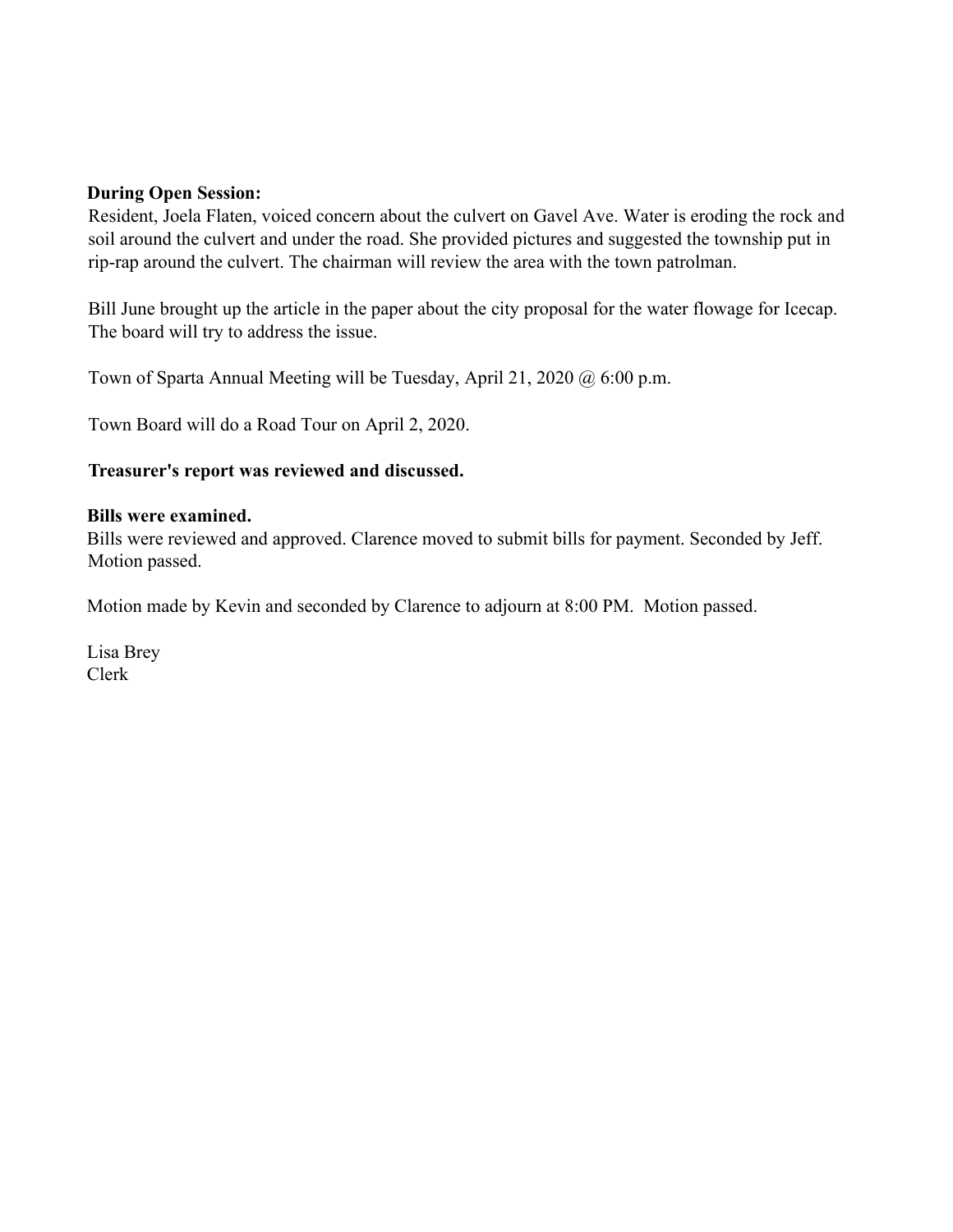April 21, 2020

The regular monthly meeting of the Town of Sparta Town Board was called to order by Chairman Kevin Raymer at 6:00 pm, April 21, 2020 at the Sparta Town Hall, 5724 Hamlet Avenue, Sparta. Attending were Supervisor Jeff Garves, Supervisor Clarence Justin, Treasurer Amy Kiefer and Clerk Lisa Brey. 1 town resident attended.

**Minutes of the March 10, 2020 regular** town board meeting were read. Motion to approve by Clarence and seconded by Jeff. Motion passed.

### **Postponement of Annual Meeting:**

Under the 2019 WI Act 185 the Town of Sparta chairman can postponed the Annual Meeting to a date "that is not during the period on the first day of the public health emergency declared on March 12, 2020 by executive order 72, and ending 60 days after the termination of that order". The new Annual Meeting date will be Tuesday, June 9, 2020  $\omega$  6:00 p.m.

### **Approval of a new agreement with the Sparta Area Ambulance Service:**

The Town of Sparta Board reviewed a new agreement for \$5.00 per Capita, based on population. Kevin made a motion to approve the new Sparta Area Ambulance Service Agreement, Clarence seconded. Motion approved.

### **Correspondence:**

### **During Open Session:**

Kevin discussed the water flowage problem on Iband Ave with Bill June. The matter is out of the hands of the Town Board.

Town Board approved 2 additional election inspectors for the 2020-2021 term.

Clerk suggested the Town needs to come up with a new election plan. The Township received 581 absentee ballot requests, up from 64 requests in February 2020. It is anticipated, that the November 2020 Election could have twice the absentee requests. To process the requests as required by the Wisconsin Election Commission, additional staffing is needed. This will be discussed again before ballots need to go out June  $25<sup>th</sup>$  for the August Election.

Town Board set May 6, 2020 @ 9:00 am for the annual Road Tour.

### **Treasurer's report was reviewed and discussed.**

### **Bills were examined.**

Bills were reviewed and approved. Kevin moved to submit bills for payment. Seconded by Jeff. Motion passed.

### **Review of Road Bids:**

Accepted all rock bids from Gerke- except granite chips. Accepted granite chips bid from Scott. Accepted asphalt bids from Scott.

Motion made by Kevin and seconded by Clarence to adjourn at 7:30 PM. Motion passed.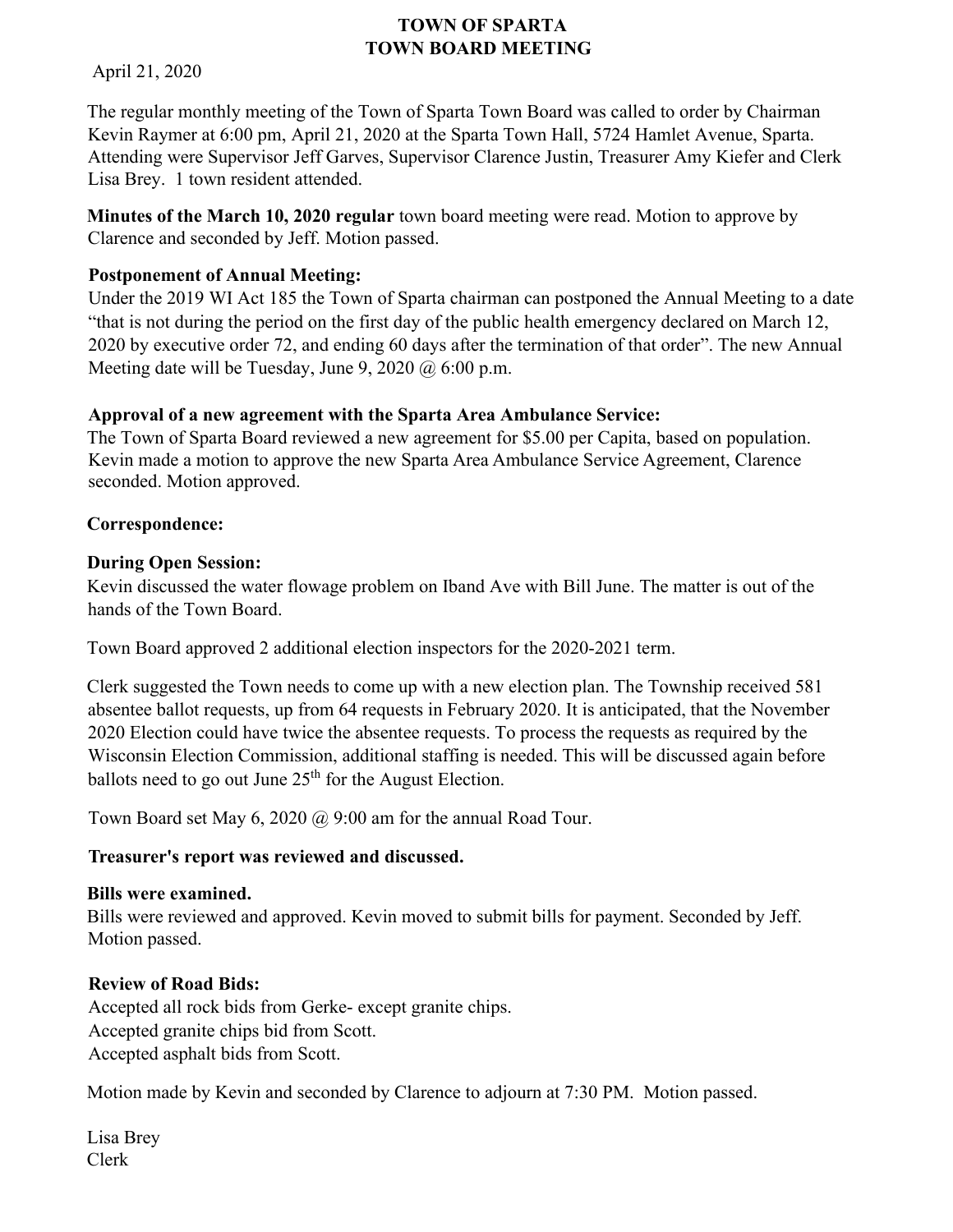May 12, 2020

The regular monthly meeting of the Town of Sparta Town Board was called to order by Chairman Kevin Raymer at 6:00 pm, May 12, 2020 at the Sparta Town Hall, 5724 Hamlet Avenue, Sparta. Attending were Supervisor Jeff Garves, Supervisor Clarence Justin, Treasurer Amy Kiefer and Clerk Lisa Brey. 4 town residents attended.

**Minutes of the April 21, 2020 regular** town board meeting were read. Motion to approve by Clarence and seconded by Jeff. Motion passed.

## **Set Date for Board of Review:**

Kevin made a motion to publish a notice that The Town of Sparta Board of Review will adjourn until a later date pursuant to Sec 70.47(3) (aL)2 of Wisconsin Statutes, due to the fact that the assessment roll is not complete at this time. Once confirmation from Holloway Appraisal Service has been received that the assessment roll is complete a new date will be set. Jeff seconded. Motion carried.

## **Approval of Application and Borrowing Resolution from BCPL for reassessment:**

A loan application was made to the Board of Commissioners of Public Lands (BCPL) for \$55,000 for the purpose of financing the reassessment for 2020. The loan would be for 2 years and is to be repaid in annual installments, with interest at the rate of 2.5 percent. Chairman Kevin Raymer presented the preamble and resolution to borrow \$55,000.00 from the Trust Funds of the State of Wisconsin. Motion was made by Kevin and seconded by Clarence to adopt the Resolution to authorize application for funds and also levy upon all taxable Town of Sparta property an annual tax for the purpose of paying interest and principal on the loan as it becomes due. All 3 members voting aye. Motion carried.

## **Correspondence:**

## **During Open Session:**

ATV issue was discussed. The township is waiting for the County Board to meet to see if they will establish a county wide ATV policy.

## **Treasurer's report was reviewed and discussed.**

## **Bills were examined.**

Bills were reviewed and approved. Kevin moved to submit bills for payment. Seconded by Clarnece. Motion passed.

Motion made by Kevin and seconded by Jeff to adjourn at 7:25 PM. Motion passed.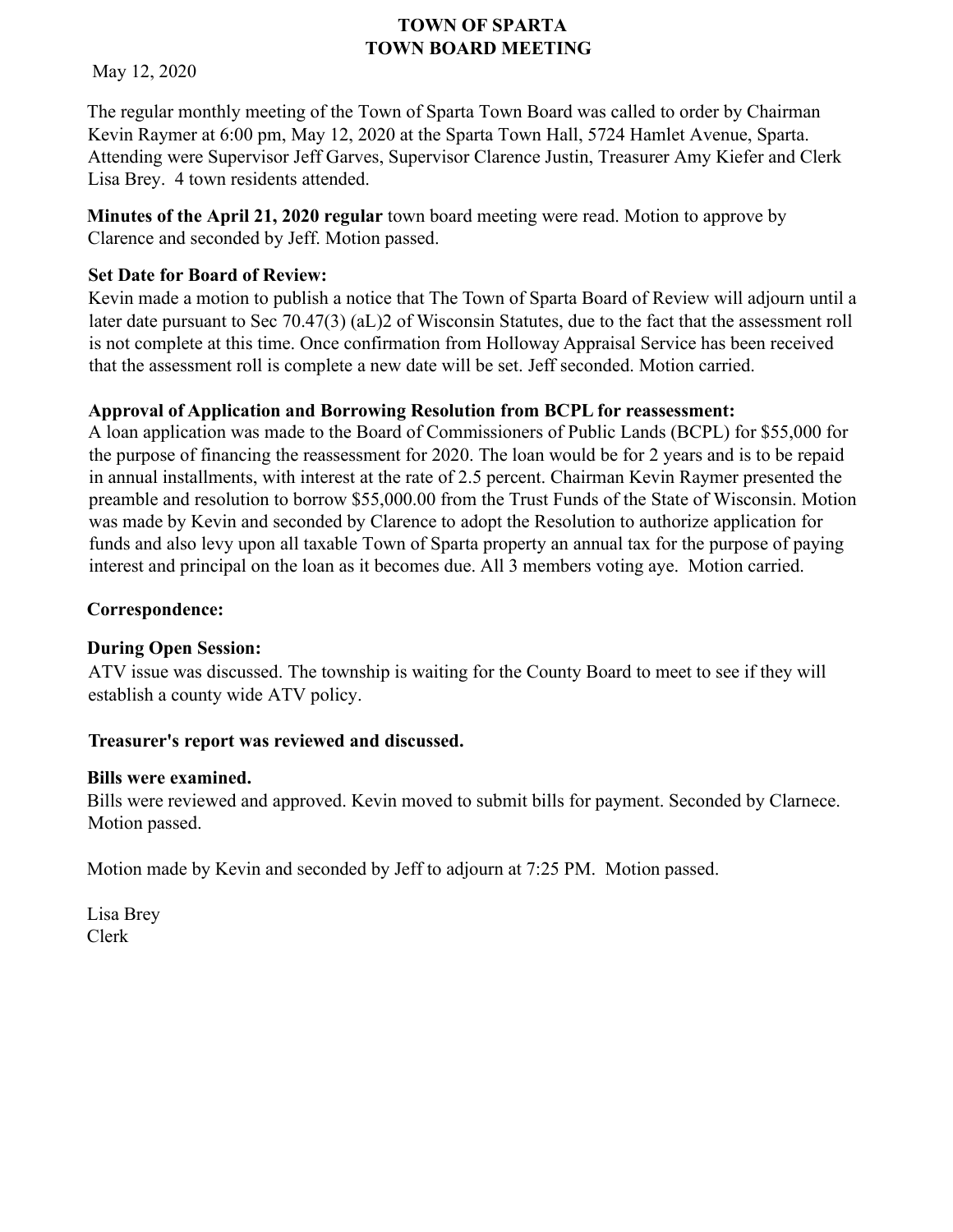June 9, 2020

The regular monthly meeting of the Town of Sparta Town Board was called to order by Chairman Kevin Raymer at 6:35 pm, June 9, 2020 at the Sparta Town Hall, 5724 Hamlet Avenue, Sparta. Attending were Supervisor Jeff Garves, Supervisor Clarence Justin, Treasurer Amy Kiefer and Clerk Lisa Brey. 4 town residents attended.

**Minutes of the May 12, 2020** regular monthly board meeting were read. Motion to approve by Jeff and second by Clarence. Motion passed.

### **Approval of Mobile Home and Liquor License:**

The license request for one year July 1, 2020 - June 30, 2021 were reviewed: Cortland Acres license for Mobile home park (see open session discussion below) Hideout Enterprises, INC … locally named The Zone Eddies Convenience Store, LLC WestSide Wine and Spirits, LLC Kevin made a motion to approve, seconded by Clarence. Motion passed

Town Board approved an additional election inspector for the 2020-2021 term. Motion made by Kevin seconded by Jeff. Motion passed.

### **Correspondence:**

 Reviewed proposed fee increase Monroe Co Zoning Ch 47. Motion made by Kevin to approve the fee increase. Seconded by Clarence. Motion passed.

# **During Open Session:**

### **Treasurer's report was reviewed and discussed.**

### **Bills were examined.**

Bills were reviewed and approved. Kevin moved to submit payments for bills, seconded by Jeff. Motion passed.

Motion made by Kevin and seconded by Jeff to adjourn at 7:20 PM. Motion passed.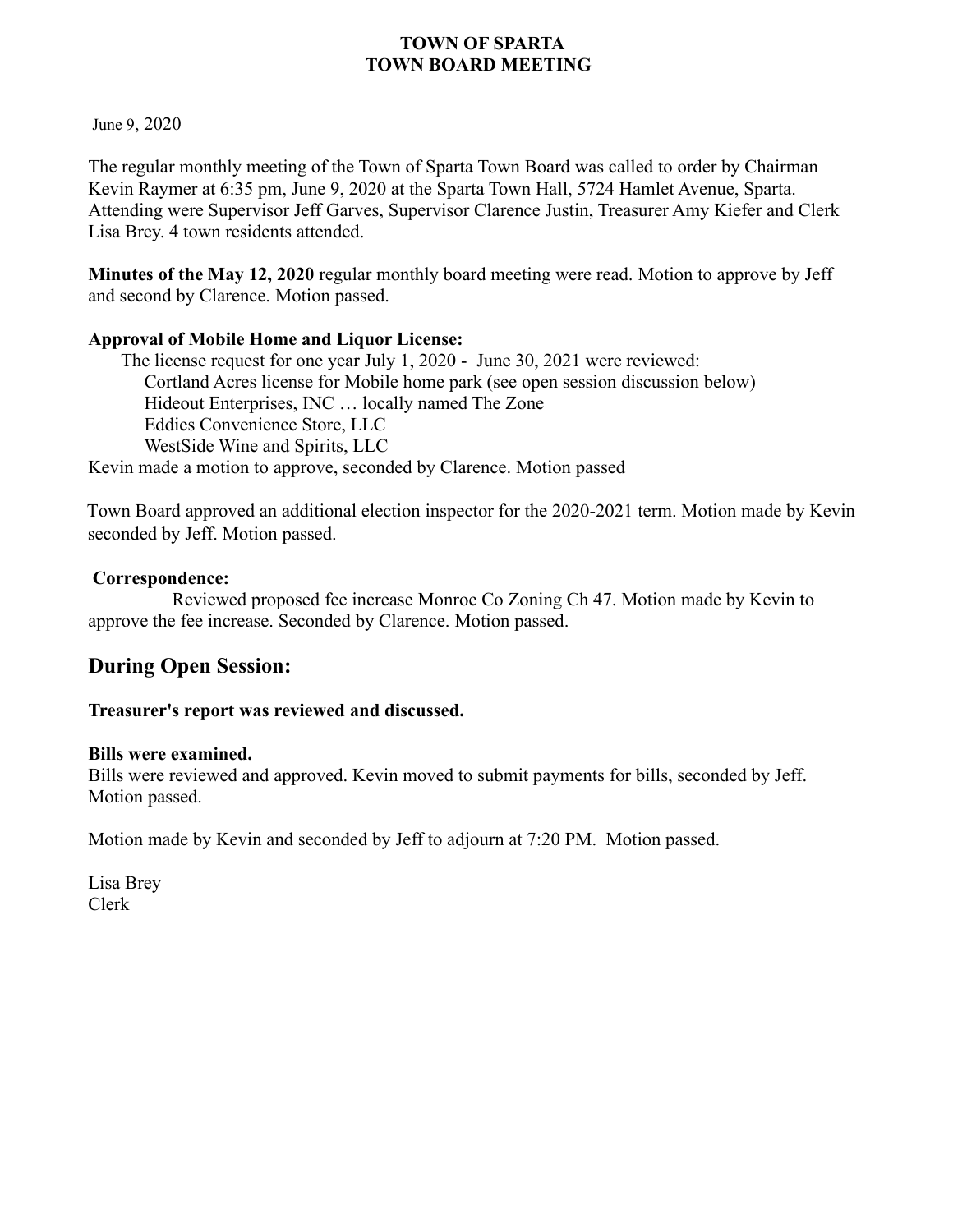# **TOWN OF SPARTA**

# **2020 ANNUAL MEETING**

June 9, 2020

The 2020 Annual Meeting of the Town of Sparta, Monroe County, Wisconsin, was called to order on June 6, 2020 at 6:00 pm by Chairman Kevin Raymer. Present were supervisor- Clarence Justin, supervisor-Jeffrey Garves, Treasurer- Amy Kiefer, Clerk- Lisa Brey; plus 4 residents.

The minutes of April 16, 2019 Annual Meeting were read, motion made by Don Mullet and seconded by Bill June to approve. Motion passed.

Treasurer, Amy Kiefer presented the 2019 financial statement. After discussion and clarifications, motion was made to approve the 2019 financial report as given by the Treasurer. Motion made by Bill June, seconded by Don Mullet. Motion passed.

2019 Inventory was reviewed. New Simplicity lawn mower will be added and no adjustments made to values.

Chairman asked if there were issues from electors for Open Session. No issues were brought forward.

Motion made to adjourn at 6:35 pm by Karen Don Mullet seconded by Bill June.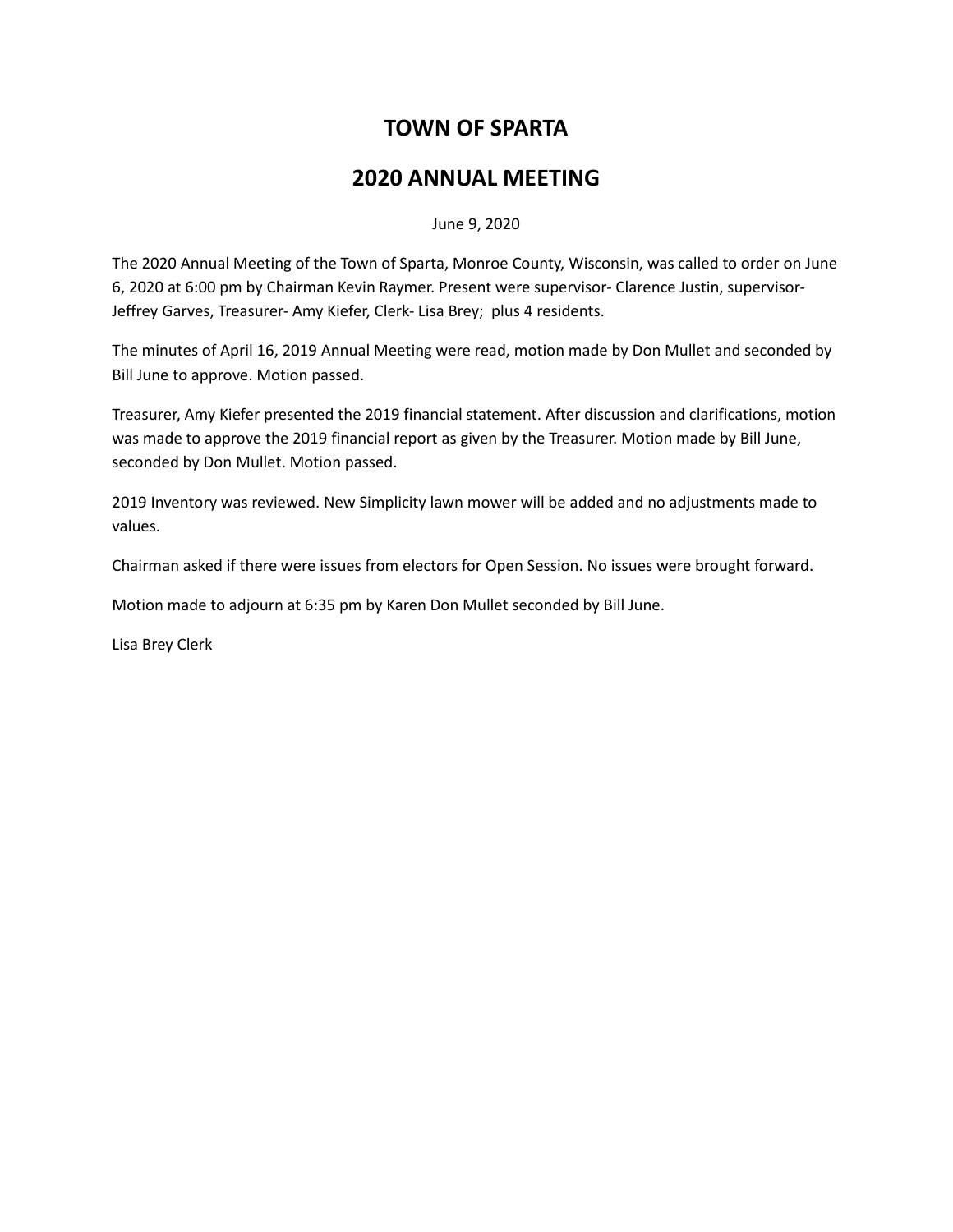July 14, 2020

The regular monthly meeting of the Town of Sparta Town Board was called to order by Chairman Kevin Raymer at 6:00 pm, July 14, 2020 at the Sparta Town Hall, 5724 Hamlet Avenue, Sparta. Attending were Supervisor Jeff Garves, Supervisor Clarence Justin, Treasurer Amy Kiefer and Clerk Lisa Brey. 5 town residents attended.

**Minutes of the June 9, 2020** regular monthly board meeting were read. Motion to approve by Jeff and second by Clarence. Motion passed.

# **Land Division for Ephram Gelfman on Fantail Ave:**

Ephram Gelfman requested approval of a Certified Survey Map for a land division at 5700 Fantail Ave. The request was to divide his lot to build a new house for himself and someday sell the other lot. The Planning commission reviewed this request on July 7, 2020 and recommended approval. Kevin made a motion to approve the land division. The motion was seconded by Clarence. Motion carried

## **Land Division for Steve Hanson on Hammond Ave:**

Steve Hanson requested approval of a Certified Survey Map for a land division at 7123 Hammond Ave. The Planning commission reviewed this request on July 7, 2020 and recommended approval. Kevin made a motion to approve the land division. The motion was seconded by Jeff. Motion carried

# **Land Division for Richard Eddy on Festival Ave:**

Richard Eddy requested approval of a Certified Survey Map for a land division at 9074 Festival Ave. The Planning commission reviewed this request on July 7, 2020 and recommended approval upon a shed having proper setback. The board discussed the shed and setbacks. Kevin made a motion to approve the land division, contingent that the shed be put on skids and made portable so there would not be an issue of setback in the future. The motion was seconded by Clarence. Motion carried

# **Purchase of New Election Machine:**

All municipalities in Monroe CO will need new election machines. The current machines will be obsolete after 12-31-22 and will no longer be supported by Command Central. The recommended new election machine is ICE (Imagecast Evolution) Tabulator. Command Central will give 2 year financing with zero interest (half 2021 and half 2022). Discounted Price \$7550. Kevin made a motion to purchase the new machine. Clarence seconded. Motion carried.

## **Change August monthly Board meeting date:**

Due to the August 11<sup>th</sup> Primary Election, the August monthly board meeting was changed to Tuesday August 18, 2020 at 6:00 pm

### **Correspondence:**

# **During Open Session:**

### **Treasurer's report was reviewed and discussed.**

### **Bills were examined.**

Bills were reviewed and approved. Kevin moved to submit payments for bills, seconded by Clarence. Motion passed.

Motion made by Kevin and seconded by Jeff to adjourn at 7:15 PM. Motion passed.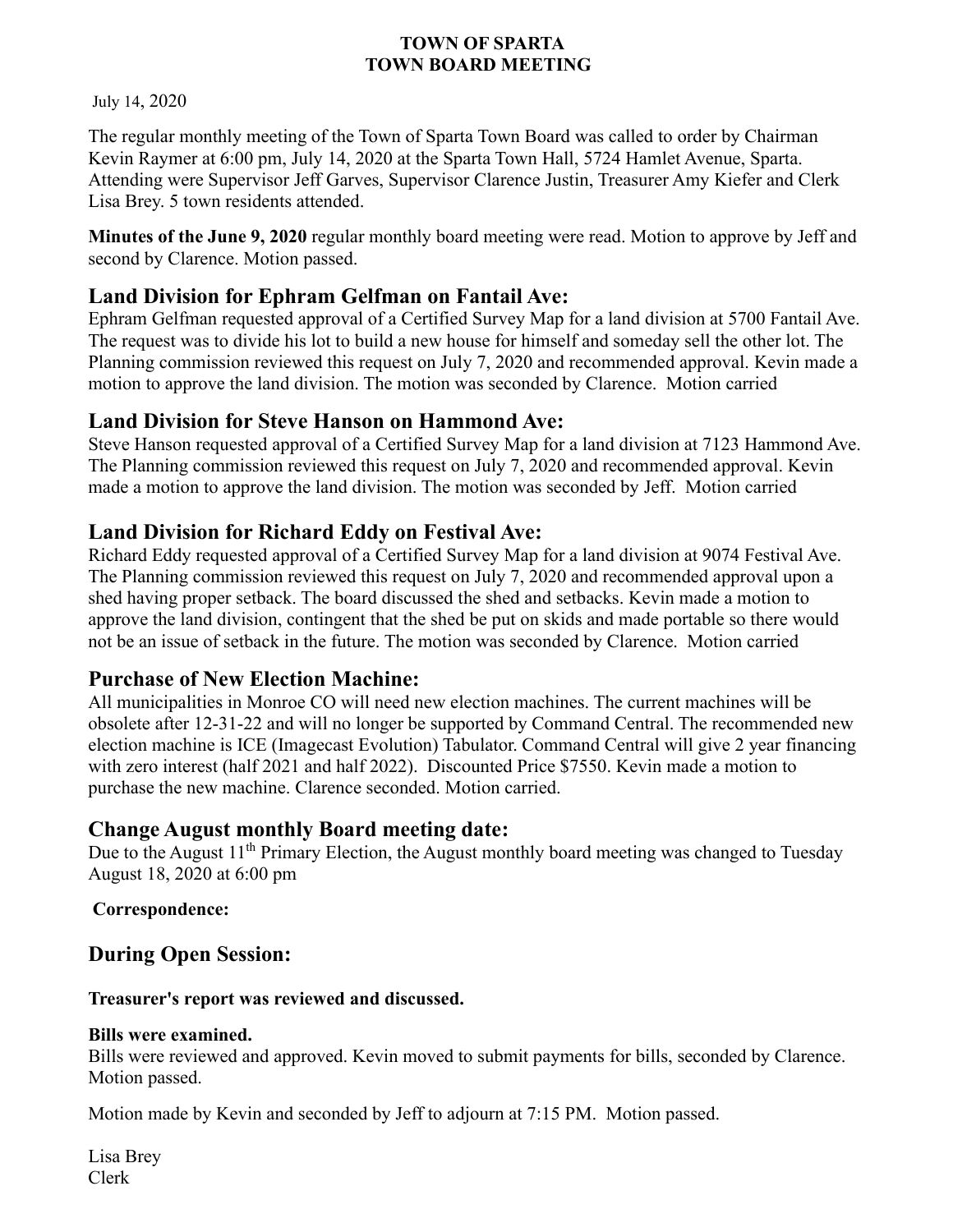August 18, 2020

The regular monthly meeting of the Town of Sparta Town Board was called to order by Chairman Kevin Raymer at 6:00 pm, August 18, 2020 at the Sparta Town Hall, 5724 Hamlet Avenue, Sparta. Attending were Supervisor Jeff Garves, Supervisor Clarence Justin, Treasurer Amy Kiefer and Clerk Lisa Brey. 10 town residents attended.

**Minutes of the July 14, 2020** regular monthly board meeting were read. Motion to approve by Clarence and second by Jeff. Motion passed.

## **Discussion on brush disposal:**

The Township has no place for residents to take brush. The Board discussed having one day a week available for bringing brush to the recycling center. The patrolmen would be on hand, with the chipper, only one day a week. It was discussed that Tuesdays 10-12 would be the best time available for patrolmen. There would be a trial period for the month of September. A size limit on limbs needs to be determined, signs posted and information added to the town website. It has to be made very clear, that there is no dumping of brush. This is only available on Tuesdays 10-12 when patrolmen are present.

### **Correspondence:**

#### **Letter from John Radocha:**

Mr Radocha sent a letter to the board concerning a land division he has requested. The board will not respond to the letter. Mr. Radocha has approached the board before on this issue and he has been made aware of the land division ordinances for the Town of Sparta.

#### **Election Machine MOU:**

Chairman will sign memorandum of understanding for the purchase of an election machine thru the county clerk. If all is paid in 2020, it may be reimbursable thru a grant.

### **During Open Session:**

A resident was concerned about the speed limit on Idell Ave may need to be reduced. Clarence said the current speed for that road is 25 mph and there are 2 speed limit signs on that road. Board suggested contacting local law enforcement and have them patrol the road.

Several residents voice concerns about the end of Fairway Road not getting completed. One resident wanted access to his field road restored. One resident wanted to know if any base was going to be laid down before seal coating. Also, large rocks and large clumps of dirt have rolled down the bank from the road into, or near, his creek and he would like that cleaned up.

An elderly resident stated that he had a health care nurse come daily. During the road construction the road was closed and the nurse could not get to him that day. There was not a "Road Closed" sign posted at the end of the road. He said he was never notified of the closure and asked if he could be notified in the future if the road was closed. He also stated his mailbox needs to be fixed from the construction. All residents wanted to know a date for sealcoating for the end of Fairway. Board said will be seal coated next year.

### **Treasurer's report was reviewed and discussed.**

### **Bills were examined.**

Bills were reviewed and approved. Kevin moved to submit payments for bills, seconded by Clarence. Motion passed.

Motion made by Kevin and seconded by Jeff to adjourn at 7:35 PM. Motion passed.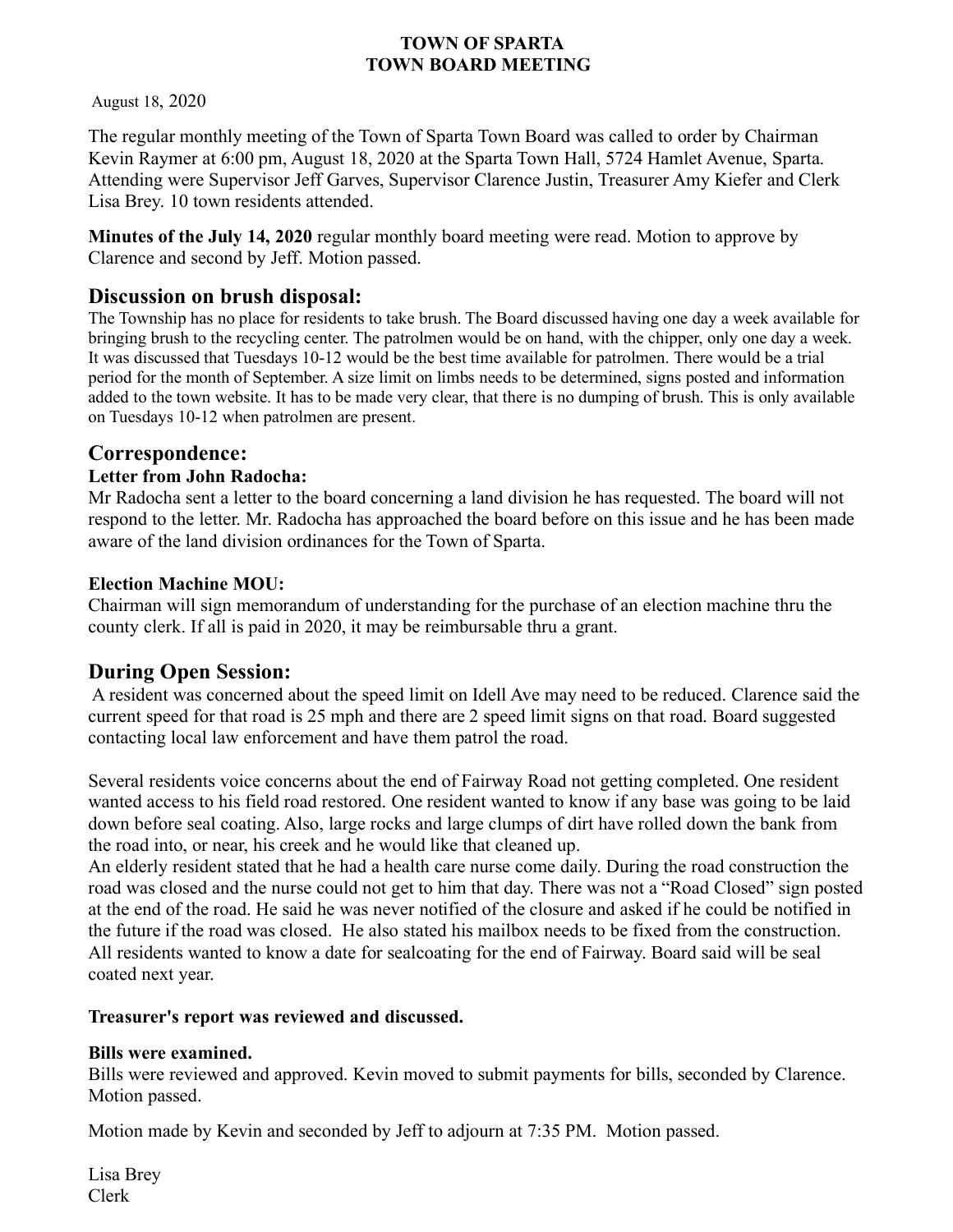September 8, 2020

The regular monthly meeting of the Town of Sparta Town Board was called to order by Chairman Kevin Raymer at 6:00 pm, Sept 8, 2020 at the Sparta Town Hall, 5724 Hamlet Avenue, Sparta. Attending were Supervisor Jeff Garves, Supervisor Clarence Justin, and Clerk Lisa Brey Treasurer Amy Kiefer was absent. \_ town residents attended.

**Minutes of the August 18, 2020** regular monthly board meeting were read. Kevin decided to wait for the brush disposal plan until April 2021, so it can be properly noticed with an insert in the tax bill. Motion to approve by Clarence and second by Jeff. Motion passed.

# **Land Division for Gary Boldon at 1505 S Water St:**

Gary Boldon was present and requested approval of a Certified Survey Map for a land division at 1505 S Water St. The request was to divide his current lot into 2 parcels and then transfer one lot to the adjacent land owner. The Planning commission reviewed this request on September 1, 2020 and recommended approval as long as the lots were labeled "Lot 1 and Outlot 1". Kevin made a motion to approve the land division. The motion was seconded by Clarence. Motion carried

# **Land Division for Anthony Benzing for subdivision on Gavel Ave:**

The board discussed Anthony Benzings request for approval of a land division into a subdivision on Gavel Ave. The Planning commission reviewed this request on September 1, 2020 and took no action until the land owner gets more information from the surveyor. The Board took no further action.

# **Town of Sparta and Monroe County ATV/UTV policies:**

The Sparta Town Board is ready to change the Town ordinance to allow AVT/UTV use in the township, but is waiting for clubs to volunteer to help purchase the 43+ signs needed for proper signage in the township. Kevin will call Monroe Co the highway commissioner to coordinate route posting, when the signs are purchased, and find out if signs can be placed on existing road sign posts.

## **Correspondence:**

# **During Open Session:**

Dates were set for Open Book: Monday October 19, 2020 at 4:00pm-8:00pm and for Board of Review: Tuesday October 27, 2020 at 8:00 am – 10:00 am.

### **Treasurer's report was reviewed and discussed.**

### **Bills were examined.**

Bills were reviewed and approved. Kevin moved to submit payments for bills, seconded by Clarence. Motion passed.

Motion made by Kevin and seconded by Jeff to adjourn at 7:00 PM. Motion passed.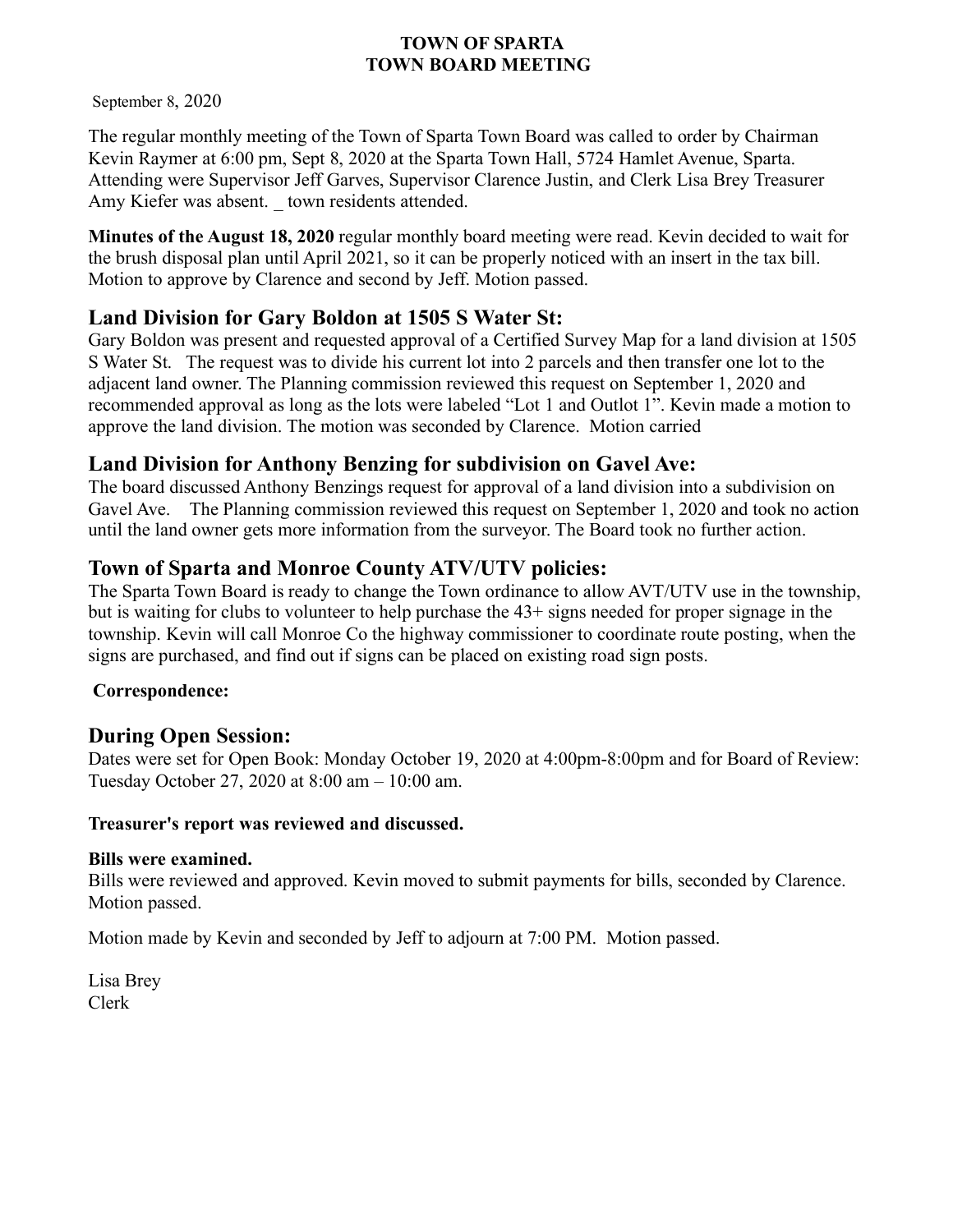October 13, 2020

The regular monthly meeting of the Town of Sparta Town Board was called to order by Supervisor Clarence Justin at 6:00 pm, October 13, 2020 at the Sparta Town Hall, 5724 Hamlet Avenue, Sparta. Attending was Supervisor Jeff Garves, Supervisor Clarence Justin, Treasurer Amy Kiefer, Clerk Lisa Brey was absent and Chairman Kevin Raymer came at 6:30 pm. 16 town residents attended.

**Minutes of the September 8, 2020** regular monthly board meeting were read. Motion to approve by Clarence and second by Jeff. Motion passed.

## **Amend ordinance 7.11 Off Highway Vehicles Regulated to include AVT/UTV Road:**

The amendment was read and discussion was made. It was agreed by the residents that 35 mph was a good speed limit. It was also discussed that there would be no time limit for operation and the Amendment will be corrected and limited hours of operation will be taken out. Clarence will pick up the signs and posts from the Sauk Ridge Runners ATV Club. It was suggested that the patrolmen put up the signs so they knew where they are and will not knock them over when mowing/plowing. It was decided that the patrolmen will assist volunteers to put up the signs. They could put up a few per day. Board discussed concern about under age 16 yr olds operating AVTs on town roads. Clarence made a motion to approve the Amened Ordinance 7.11 Off Highway Vehicles Regulated to allow ATV/UTV Road Access. Jeff seconded. Ordinance will be posted for 30 days, once the Town Board makes the changes and signs it.

**Clarence made a call for the meeting of electors on November 10, 2020 at 6:00 pm to have the 2021 Proposed Budget Hearing and Special Town Meeting to adopt 2020 Tax Levy.** Seconded by Jeff.

At date was set for the Town Board to go over the budget. The Board will meet on Tuesday, October 20, 2020 at 8:00 am.

Bob Madrig from Holloway Appraisal was present. He needs more time to finish the revaluation and will have to move the revaluation to next year due to COVID and staff. A time was set for Open Book and Board of Review. Open Book will be Wednesday November 11, 2020 at 4-6 pm. Board of Review will be November 18, 2020 at 4-6 pm.

### **Correspondence:**

## **During Open Session:**

**Treasurer's report was reviewed and discussed.** 

### **Bills were examined.**

Bills were reviewed and approved. Kevin moved to submit payments for bills, seconded by Clarence. Motion passed.

Motion made by Kevin and seconded by Clarence to adjourn at 7:30 PM. Motion passed.

Notes from Treasurer Amy Kiefer Lisa Brey Clerk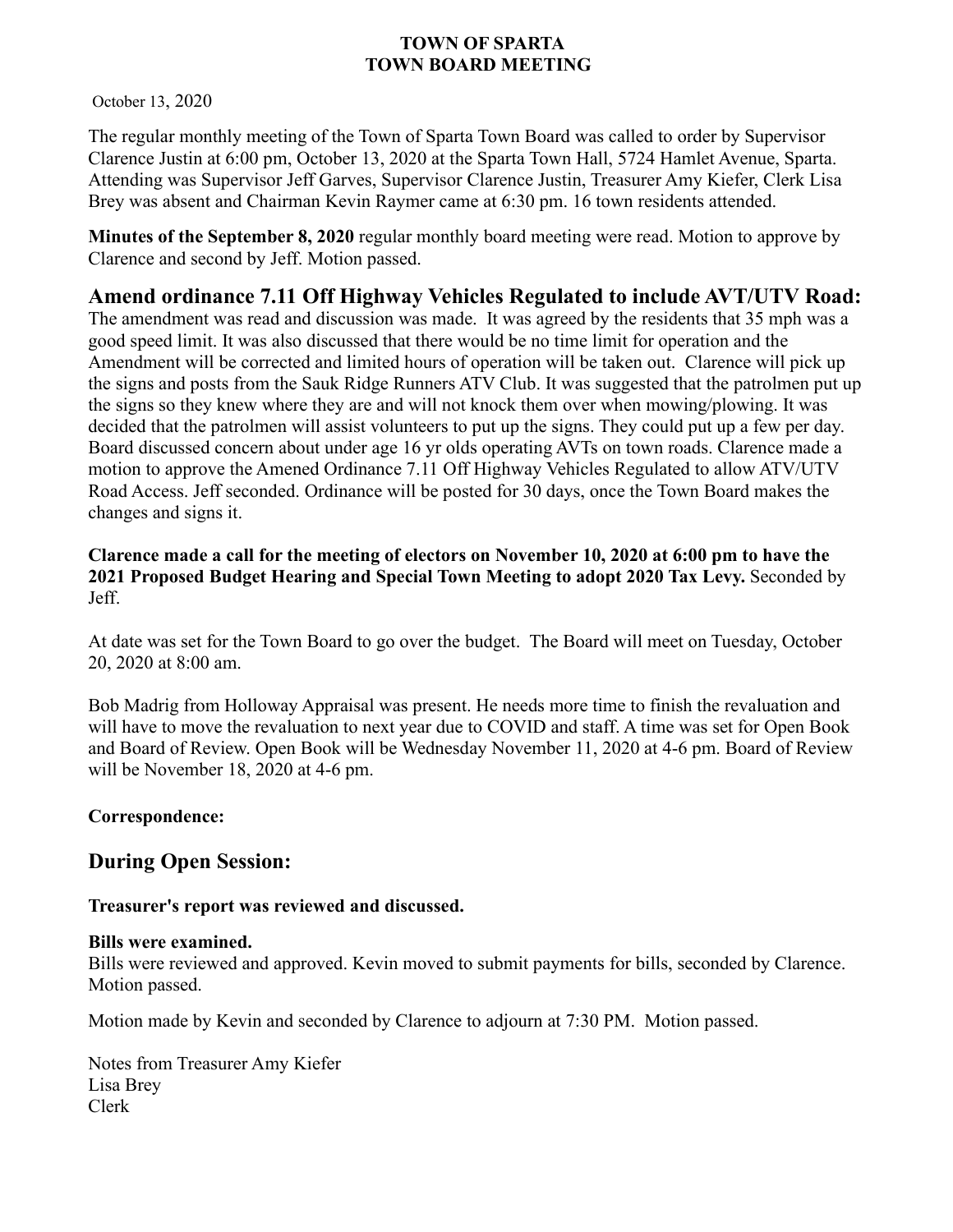November 10, 2020

The regular monthly meeting of the Town of Sparta Town Board was called to order by Chairman Kevin Raymer at 6:20 pm, November 10, 2020 at the Sparta Town Hall, 5724 Hamlet Avenue, Sparta. Attending were Supervisor Jeff Garves, Supervisor Clarence Justin, Treasurer Amy Kiefer and Clerk Lisa Brey. 5 town residents attended.

**Minutes of the October 13, 2020** regular monthly board meeting were read. Motion to approve by Kevin and second by Clarence. Motion passed.

### **Adoption of the 2021 Budget:**

Kevin reviewed the 2021 Budget. With no further discussion on the budget for 2021, motion was made by Kevin and seconded by Jeff to adopt the 2021 Budget. Motion Carried.

### **Anthony Benzing requested a land division on Gavel Ave:**

Anthony Benzing met with the Planning Commssion on 11-4-2020 he had his land resurveyed, since the last PC meeting, to meet town specifications for a land division on Gavel Ave. He has met his limit for number of lots sold in the last 3 years. The Planning Commission had recommended approval by the Town Board. Kevin reminded Mr Benzing that he has met his limit for number of lots to be sold. Kevin made a motion to approve the land division. Seconded by Clarence. Motion carried.

### **Steve Horstman requesting a Conditional Use Permit for a mobile home at 4718 Cty Hwy BC**:

The Planning Commission heard from Steve and Janet Horstman on 11-4-2020 about a request for a CUP for bringing in a trailer home. The trailer home is 16' x 80'. The CUP will be in Steve and Janet Horstman's name only and will not be transferable. The home is going in the same place as an old trailer was that was removed 2 years ago. Water and septic are still on the site. The Planning Commission recommended approval. The Town Board reminded Steve that he needed a Certified Survey Maps and will need to meet with the Planning Commission for a land division to sell his house. Motion made to approval made by Kevin. Seconded by Clarence. Motion carried

### **Correspondence:**

### **During Open Session:**

Two alternate Board of Review members were needed for the BOR on November 18, 2020. Lisa Nominated Amy Keifer. Kevin nominated Pat Jenkins. Both accepted the position as an alternate Board of Review member.

Clerk reminded Town Board members that a public notice has to be posted the  $3<sup>rd</sup>$  Tuesday in November about the local Spring Election. Members need to let the clerk know if they wish to run again or will file for noncandidacy.

Patrolmen Log Books were reviewed.

### **Treasurer's report was reviewed and discussed.**

### **Bills were examined.**

Bills were reviewed and approved. Kevin moved to submit payments for bills, seconded by Jeff Motion passed.

Motion made by Kevin and seconded by Jeff to adjourn at 7:00 PM. Motion passed.